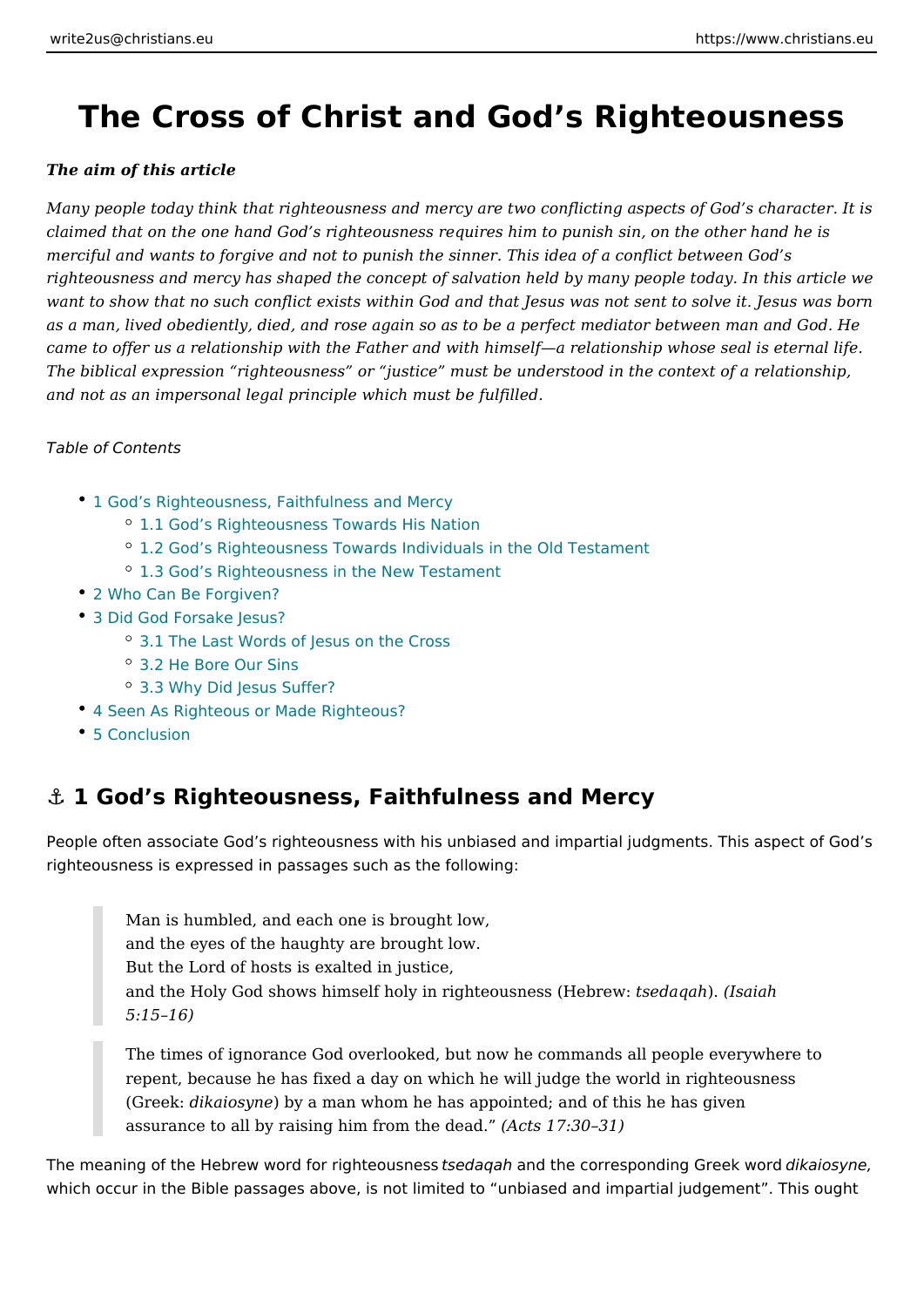<span id="page-1-0"></span>to come of no surprise when we take the richness of God s being as our starting understand God s righteousness, we cannot neglect the fact that God is love (1. c[on](#page-15-0)tradiction in God s being. Therefore we cannot separate and contrwaish Ghosd s r mercifulness, faithfulness, goodness, grace, forgiveness that is, with everything

For the Jews of the biblical times these terms were not contradictory either but the word righteousness had a wider meaning and expressed various aspects of people and between God and man. One fact is worth mentioning in this context: the Old Testament from Hebrew into Gree & e(cktnuon ung ), the set it panslators rendered the i word for righteouts meeds [as](#page-15-0)  $\phi$  if mostly as justike  $i$  of  $\phi$  ) also in ally also a  $\mathcal{Q}$  in the rcy . some other passages they also translated the Heborheews who ind of Grreged the as (osyne (righteousness, [jus](#page-15-0)tice) felt free to do this because they did not regard righteousness,  $\frac{1}{3}$ mercy as contra[dict](#page-15-0)ory.

By looking at several biblical examples we would like to point out how God s rig with His help, faithfulness, goodness, and even with His mercy.

Let s look at an example from the life of a righteous man in the Old Testament to

Afterwards David also arose and went out of the cave, and called after the king! And when Saul looked behind him, David bowed with his face and paid homage. And David said to Saul, Why do you listen to the wor say, Behold, David seeks your harm ? Behold, this day your eyes have Lord gave you today into my hand in the cave. And some told me to kill you. I said, I will not put out my hand against my lord, for he is the Lo &As soon as David had finished speaking these words to Saul, Saul said voice, my son David? And Saul lifted up his voice and wept. He said to more righteous than I, for you have repaid me good, whereas I have rep (1 Samuel 24:8 10,16 17)

Driven by jealousy, King Saul persecuted David into the desert. On his way Saul himself. He was unaware that David was hiding in the cave a unique opportunity his arch enemy and repay him righteously. David s companions prompted him to David said to him, Here is the day of which the Lord said to you, Behold, I will hand, and you shall do to him as it shall seem good to you. Then David arose a corner of Saul s robe. (1 Samuel 24:4) David acted righteously, but not in the s heart struck him (verse 5), and he was not willing to do Saul any harm. David was that he wanted the best for Saul, even though Saul did not deserve it. Faced wit acknowledged that he was more righteous . If David, a god-fearing man, saw no mercy to Saul instead of punishing him justly, how much less does it contradict the Father of metcieshave [mer](#page-15-0)cy on the undeserving?

&" 1.1 God s Righteousness Towards His Nation

In one of the most desperate periods of Jewish history, Daniel prayed for his na

To us, O Lord, belongs open shame, to our kings, to our princes, and to because we have sinned against you. To the Lord our God belong mercy forgiveness, for we have rebelled against him &. Therefore the Lord has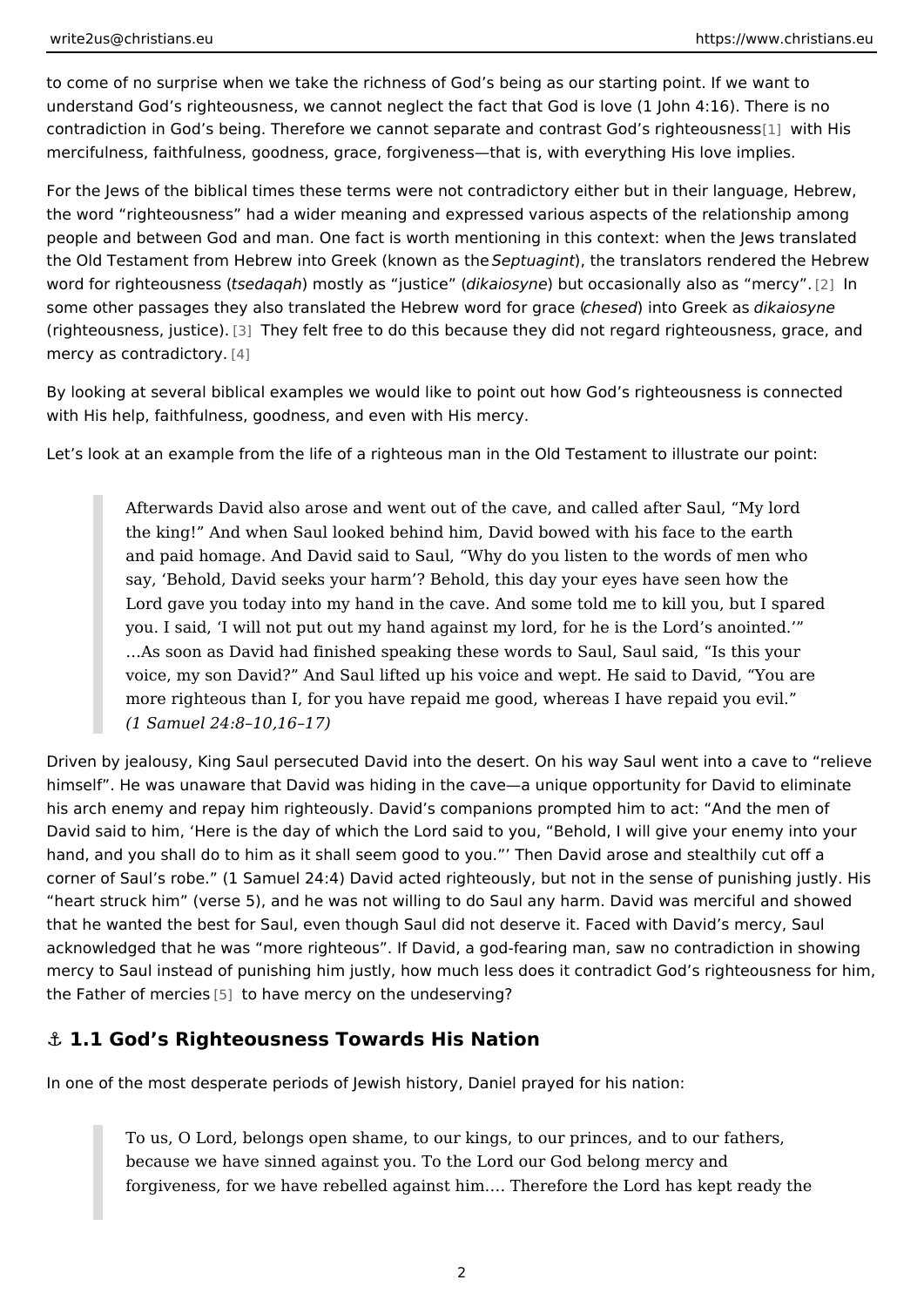calamity and has brought it upon us, for the ighte occurs and buthies works that he has done, and we have not obe  $\sqrt{D}$  adial  $\sqrt{2}$   $\approx$  44)

<span id="page-2-0"></span>He continues:

&we have sinned, we have done wickedly. O Lord, a ciogohntobion uppsot bs all your let your anger and your wrath turn away from your city Jerusalem, your because for our sins, and for the iniquities of our fathers, Jerusalem ar have become a byword among all who  $\alpha$  Deaniel  $\beta$ d16\$.

In the Hebrew text the same word righteous occurs both in verse 14 and verse 14 speaks about God s righteous judgement, while in verse 16 Daniel, who is confi his covenant, asks for mercy in accordance with God s righteous acts. The reaso Old Testament God s righteousness is not limited to his impartial judgement. It  $\epsilon$ his covenant and his promises. His righteousness is magnified because he remai people are unfaithful. He forgives them and fulfills his promises although his na

In another passage God says the following:

Listen to me, you stubborn of heart, you who are far from righteousness: I bring near my righteousness; it is not far off, and my salvation will not delay; I will put salvation in Zion, for Israel my glosman  $46:12$  13)

Here the Jews are reproached for being stubborn-minded and far from righteousn of receiving God s forgiveness. Nevertheless, in His faithfulness and love, God glory. In this passage God s righteousness is a paralellism for his salvation and judgement.

From the previous and several other passages we can see that for the Jews God any way at odds with His grace and forgiveness. On the contrary by showing mer righteousness because he proves to be faithful even when  $\circledcirc$  people are not faithfu

When God made a covenant with his nation he promised to be with them, to lead himself to them. In return, the Jews also promised to obey him, to follow him and no other gods beside him. This faithfulness, from both man and God, is also call Bible. It is righteous when God and man behave towards one [ano](#page-16-0)ther as they pro

& 1.2 God s Righteousness Towards Individuals in the Old Testam

Individuals in the Old Testament testify about God s righteousness which they e: forgiveness and grace. In a psalm we read:

Have mercy on me, O God, according to your steadfast love; according to your abundant mercy blot out my  $R$ sanmsg $54$ stjons.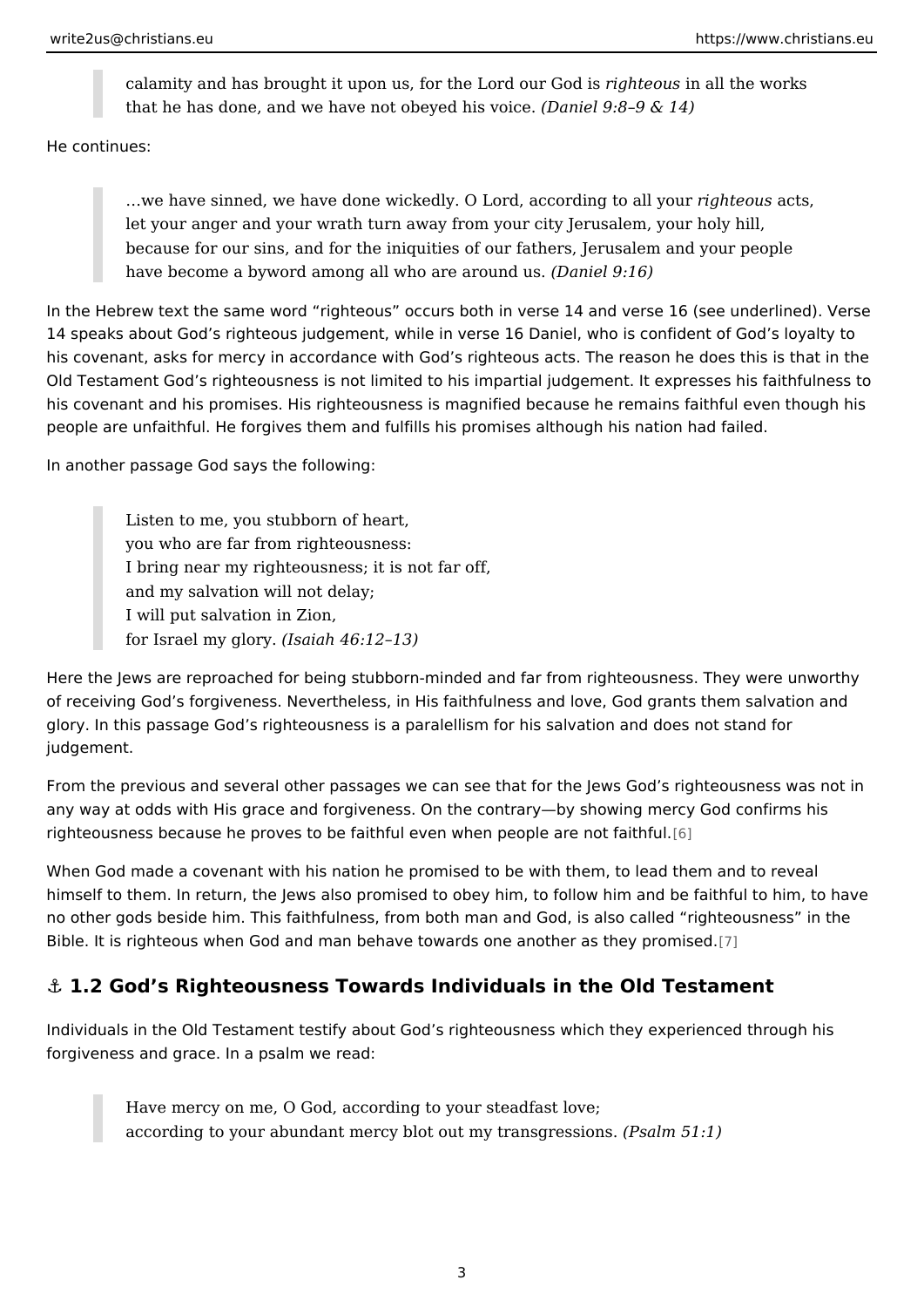These words are a plea for forgiveness for a grave sin. The psalmist knew that, being a sinner, he has no right to demand mercy, and God's judgement is just:

Against you, you only, have I sinned and done what is evil in your sight, so that you may be justified in your words and blameless in your judgement. *(Psalm 51:4)*

However, the psalmist, filled with regret for his sin, trusts alone in God's mercy. He knows that he cannot offer any compensation for his sin. He can only hope for the free gift of forgiveness from God:

Deliver me from bloodguiltiness, O God, O God of my salvation,

and my tongue will sing aloud of your righteousness.

O Lord, open my lips, and my mouth will declare your praise.

For you will not delight in sacrifice, or I would give it; you will not be pleased with a burnt offering.

The sacrifices of God are a broken spirit;

a broken and contrite heart, O God, you will not despise. *(Psalm 51:14–17)*

The psalmist's sure hope led him to sing joyfully of God's righteousness. When God grants grace his faithfulness is displayed and his righteousness confirmed.

Likewise, in another psalm we read that the author was deeply conscious of his numerous sins. Yet, he asks God to preserve him according to his faithfulness, lovingkindness, compassion and salvation. He proclaims these as God's righteousness as an encouragement to many:

I have proclaimed glad tidings of righteousness in the great congregation;

Behold, I will not restrain my lips,

O LORD, You know.

I have not hidden Your righteousness within my heart;

I have spoken of Your faithfulness and Your salvation;

I have not concealed Your lovingkindness and Your truth from the great congregation.

You, O LORD, will not withhold Your compassion from me; Your lovingkindness and Your truth will continually preserve me. For evils beyond number have surrounded me; My iniquities have overtaken me, so that I am not able to see; They are more numerous than the hairs of my head, And my heart has failed me. *(Psalm 40:9–12, NASB)*

Psalm 103 is a song of praise for God's mercies. Verse 6 speaks of God's righteous dealings with the oppressed:

The Lord works righteousness and justice for all who are oppressed. *(Psalm 103:6)*

God's righteousness is also displayed in his rebuke of the sinner. However, because of his steadfast love, patience and grace, he will not keep his anger forever: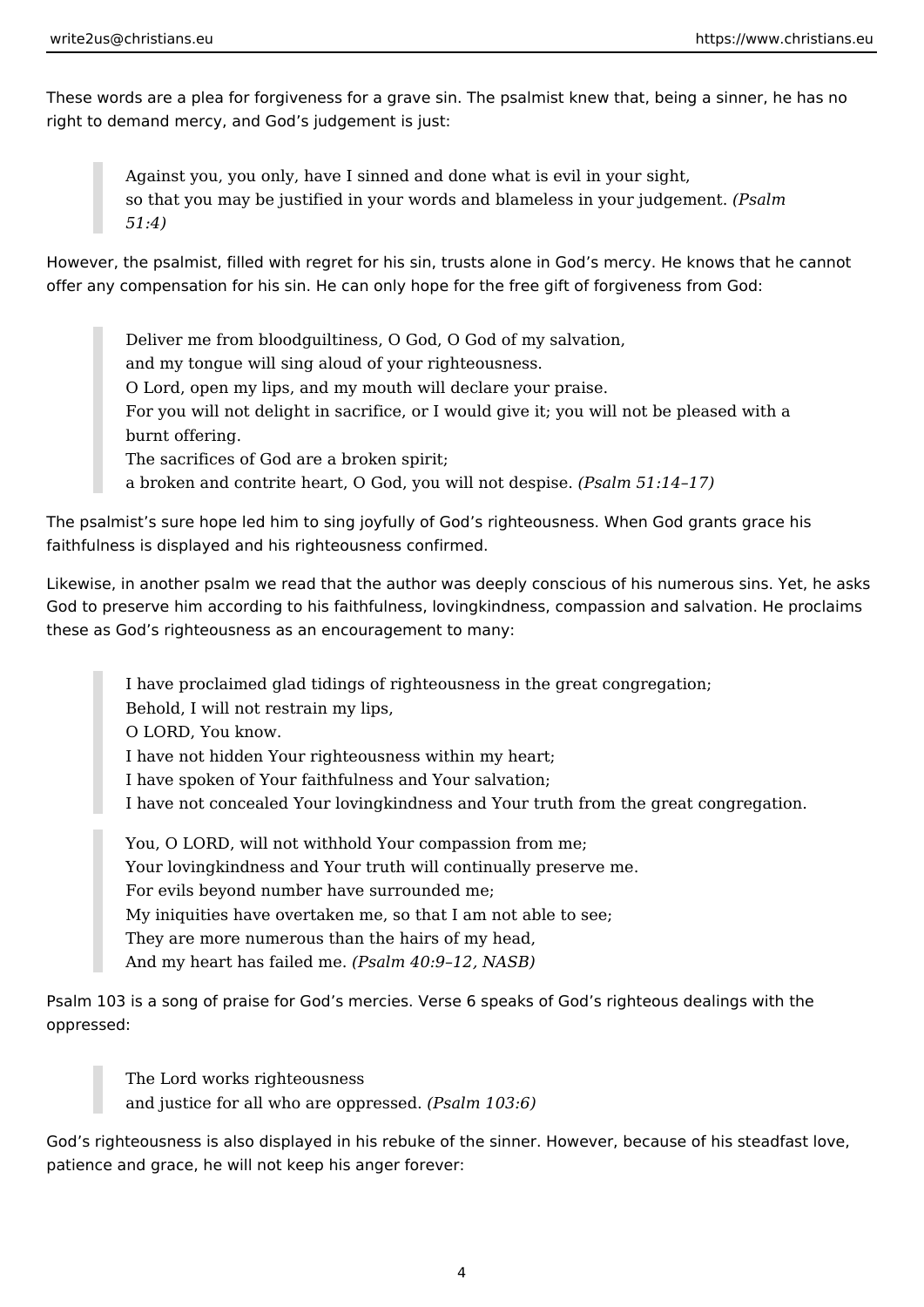<span id="page-4-0"></span>The Lord is merciful and gracious, slow to anger and abounding in steadfast love. He will not always chide, nor will he keep his anger for ever. He does not deal with us according to our sins, nor repay us according to our iniquities. For as high as the heavens are above the earth, so great is his steadfast love towards those who fear him; *(Psalm 103:8–11)*

For those who fear God his righteousness goes hand in hand with his steadfast love.

But the steadfast love of the Lord is from everlasting to everlasting on those who fear him,

and his righteousness to children's children. *(Psalm 103:17)*

In God's righteousness they see hope for salvation:

In you, O Lord, do I take refuge; let me never be put to shame; in your righteousness deliver me! *(Psalm 31:1)*

The psalmist knew that because of his sins he did not deserve the help he received.

…my strength fails because of my iniquity, and my bones waste away. *(Psalm 31:10b)*

His hope rested on God's faithfulness which he experienced through his grace.

### **⚓ 1.3 God's Righteousness in the New Testament**

The New Testament also teaches us that God is faithful and righteous and that he forgives.

If we confess our sins, He is faithful and righteous to forgive us our sins and to cleanse us from all unrighteousness. *(1 John 1:9, NASB)*

God does not need to give an account to anyone when he generously shows mercy. This is expressed in the parable of the workers in the vineyard when the owner of the vineyard says:

Take what belongs to you and go. I choose to give to this last worker as I give to you. Am I not allowed to do what I choose with what belongs to me? Or do you begrudge my generosity? *(Matthew 20:14–15)*

According to human standards it would appear unrighteous to pay the same wage to the man who worked for one hour as to the man who worked for twelve hours. But God is not bound by human standards. His generosity, goodness and love surpass all human expectations of righteousness and rewards.

Jesus teaches us to be ready to forgive without receiving any compensation or satisfaction.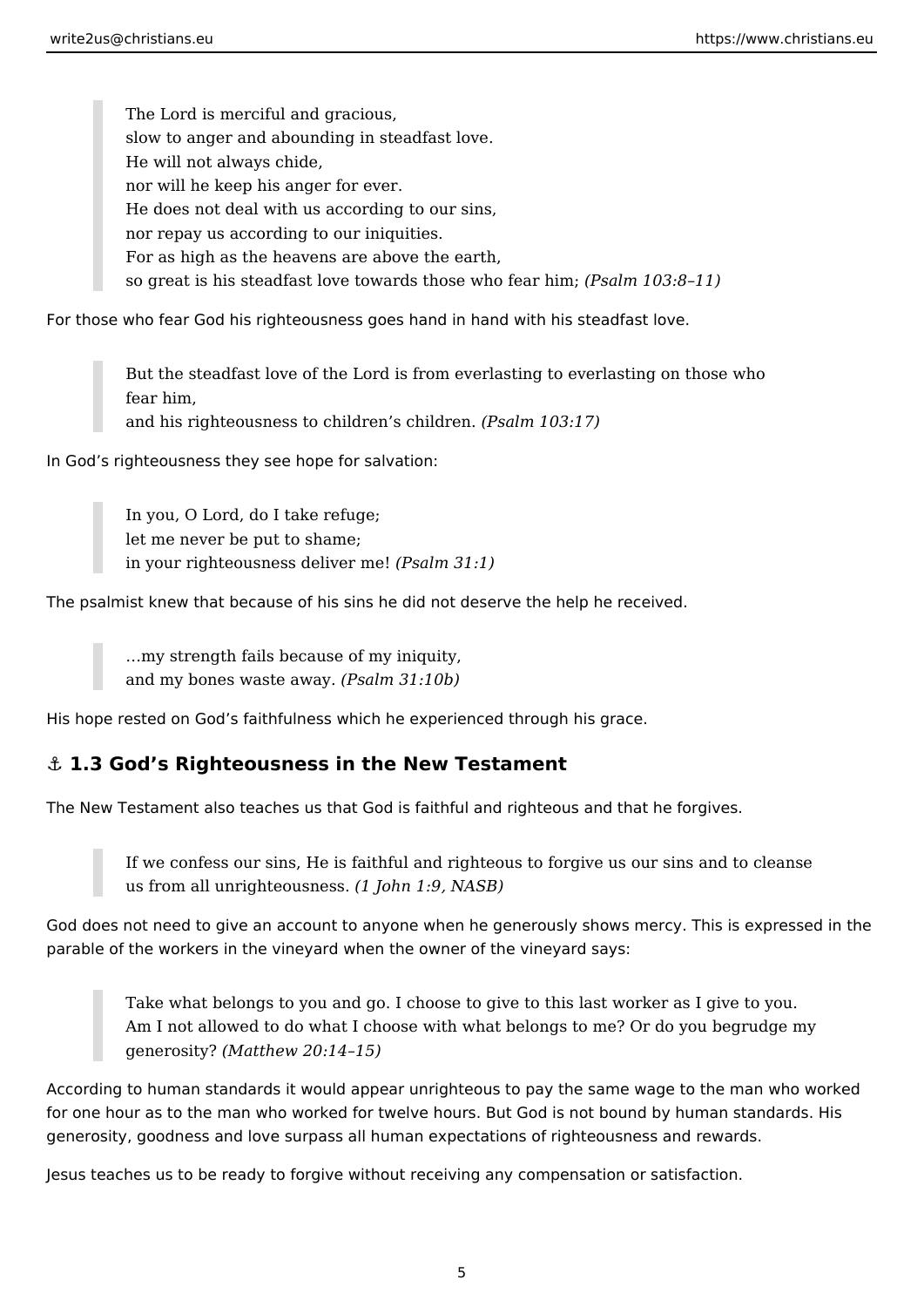<span id="page-5-0"></span>Then Peter came up and said to him, Lord, how often will my brother sin and I forgive him? As many as seven times? Jesus said to him, I do no seven times, but seventy times seven.

Therefore the kingdom of heaven may be compared to a king who wishe accounts with his servants. When he began to settle, one was brought t him ten thousand talents. And since he could not pay, his master ordere with his wife and children and all that he had, and payment to be made. fell on his knees, imploring him, Have patience with me, and I will pay And out of pity for him, the master of that servant released him and for debt. But when that same servant went out, he found one of his fellow s owed him a hundred denarii, and seizing him, he began to choke him, sa you owe. So his fellow servant fell down and pleaded with him, Have p and I will pay you. He refused and went and put him in prison until he debt. When his fellow servants saw what had taken place, they were gre and they went and reported to their master all that had taken place. The summoned him and said to him, You wicked servant! I forgave you all t because you pleaded with me. And should not you have had mercy on yo servant, as I had mercy on you? And in anger his master delivered him until he should pay all his debt. So also my heavenly Father will do to  $\epsilon$ if you do not forgive your brother from Myaotuhrehwe al 8t: 21 35)

The debt owed to the king was impo $\mathcal{B}$ s  $\mathbf{B}$ ut no-pare would accuse the king of being unrighteous for freely forgiving his debtor. When we hear of the king s mercy ou we confirm yes, this is righteous, this is good.

Jesus also taught us to pray:

 &and forgive us our debts, as we also have forgiven ou M dethtows6:12)

If God demands of us to forgive freely, is He not able to do the same? The parab accounts with his servants demonstrates that the king is able to forgive without that he also does it.

# &" 2 Who Can Be Forgiven?

If God can freely forgive why doesn t He forgive everyone? Isaiah teaches us that would abuse God s grace if he received it:

If favour is shown to the wicked, he does not learn righteousness; in the land of uprightness he deals corruptly and does not see the majesty  $bl$ s ah ah L $26d10$ )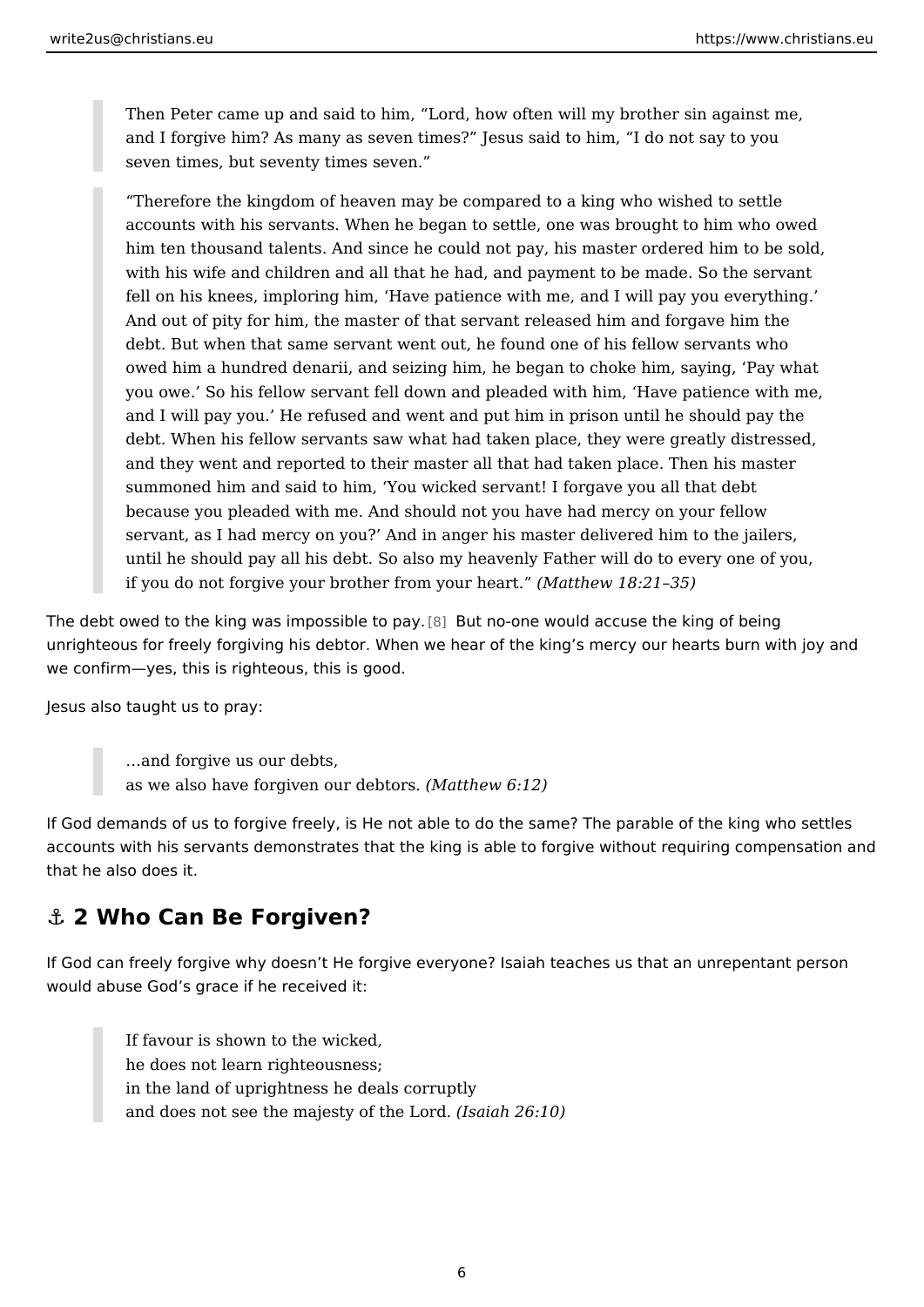If a wicked person received forgiveness he would continue in his wickedness. Forgiving him would only lead to the abuse of this forgiveness. God does not forgive such people because He does not want to supportevil. He does not forgive everyone.

…but if you do not forgive others their trespasses, neither will your Father forgive your trespasses. *(Matthew 6:15)*

…but whoever speaks against the Holy Spirit will not be forgiven, either in this age or in the age to come. *(Matthew 12:32b)*

He forgives those who humble themselves, confess their sins, and want to learn to live upright lives, which is the right response to His grace.

For the grace of God has appeared, bringing salvation for all people, training us to renounce ungodliness and worldly passions, and to live self-controlled, upright, and godly lives in the present age, *(Titus 2:11–12)*

Jesus' aim was to draw us closer to God and to arouse in us regret for our sins and love for God. This is what happened to the woman in the following story:

One of the Pharisees asked him to eat with him, and he went into the Pharisee's house and took his place at the table. And behold, a woman of the city, who was a sinner, when she learned that he was reclining at table in the Pharisee's house, brought an alabaster flask of ointment, and standing behind him at his feet, weeping, she began to wet his feet with her tears and wiped them with the hair of her head and kissed his feet and anointed them with the ointment. Now when the Pharisee who had invited him saw this, he said to himself, "If this man were a prophet, he would have known who and what sort of woman this is who is touching him, for she is a sinner." And Jesus answering said to him, "Simon, I have something to say to you." And he answered, "Say it, Teacher."

"A certain money-lender had two debtors. One owed five hundred denarii, and the other fifty. When they could not pay, he cancelled the debt of both. Now which of them will love him more?" Simon answered, "The one, I suppose, for whom he cancelled the larger debt." And he said to him, "You have judged rightly." Then turning towards the woman he said to Simon, "Do you see this woman? I entered your house; you gave me no water for my feet, but she has wet my feet with her tears and wiped them with her hair. You gave me no kiss, but from the time I came in she has not ceased to kiss my feet. You did not anoint my head with oil, but she has anointed my feet with ointment. Therefore I tell you, her sins, which are many, are forgiven—for she loved much. But he who is forgiven little, loves little." *(Luke 7:36–47)*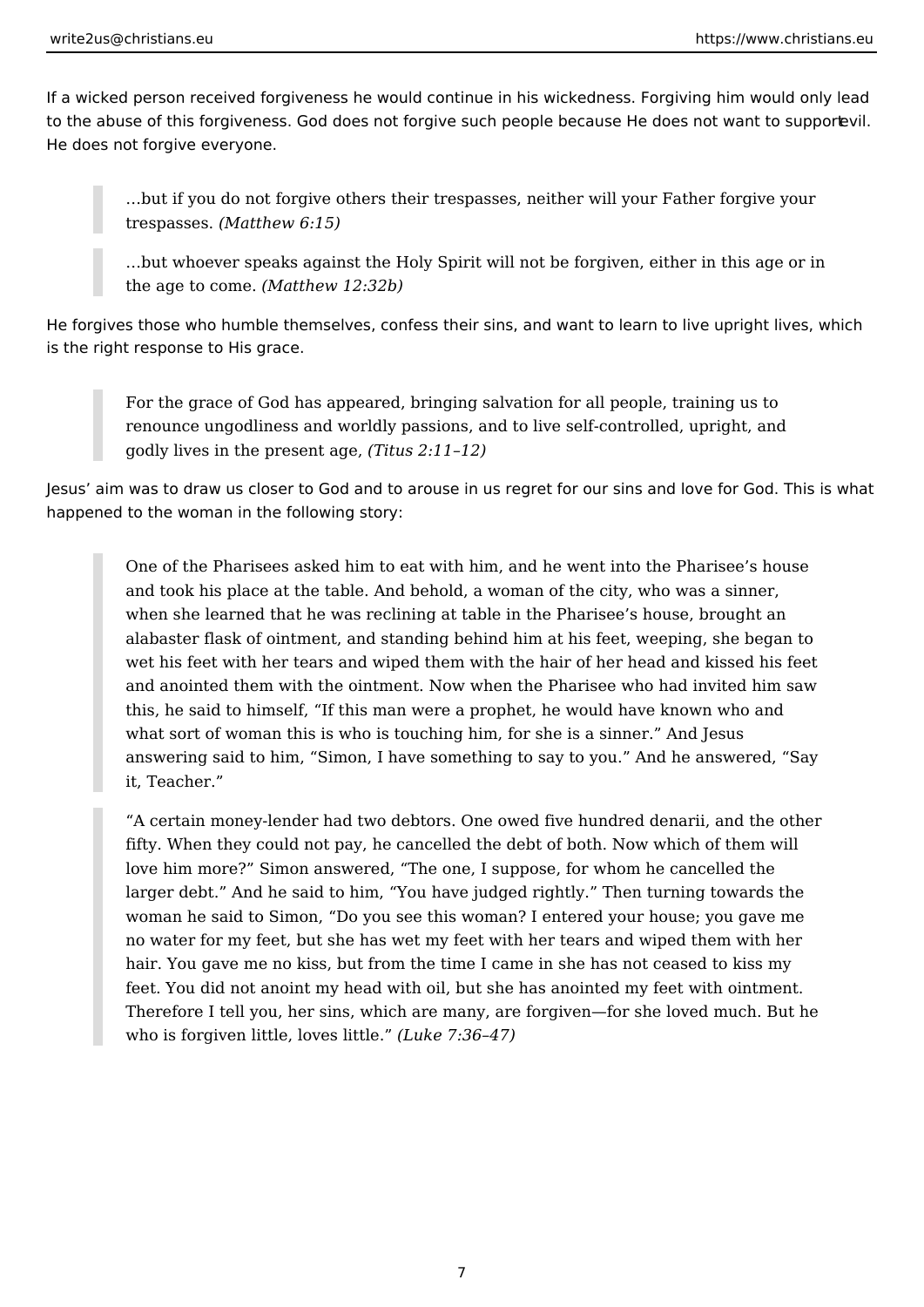<span id="page-7-0"></span>She had become entangled in sin and lacked the strength to change her situatior Jews, there seemed to be no hope for her. She had probably heard Jesus speaking encounter with Jesus she was filled with the longing for pure love and life, whic express. She did not want to sin anymore and expressed her readiness to repent forgiveness. The same offer is valid for all of us. If we accept the call of Jesus, experience his forgiveness.

## &" 3 Did God Forsake Jesus?

A wide-spread explanation of salvation today is that it is impossible for God to b leave sins unpunished. But God, in His love for us, wanted to save us from this instead to punish his own Son by abandoning him in his most difficult moment on as sinful instead of us. This explanation of Jesus death was strongly formed an promoted by theologians like [Mar](#page-16-0)tiam d Juthen Calovin In many religious groups nowad salvation is explained in terms of a court case in which the judge is obliged to s state and would be guilty of injustice if he just freely forgave severe crimes. We God s righteousness is different and does not require punishment when a sinner would like to discuss some passages which are often used to support the idea th God and experienced condemnation as a punishment for our sins.

#### &" 3.1 The Last Words of Jesus on the Cross

Some of the last words Jesus spoke while hanging on the cross are found in the and Mark:

My God, My God, why have you formulation  $(27:46)$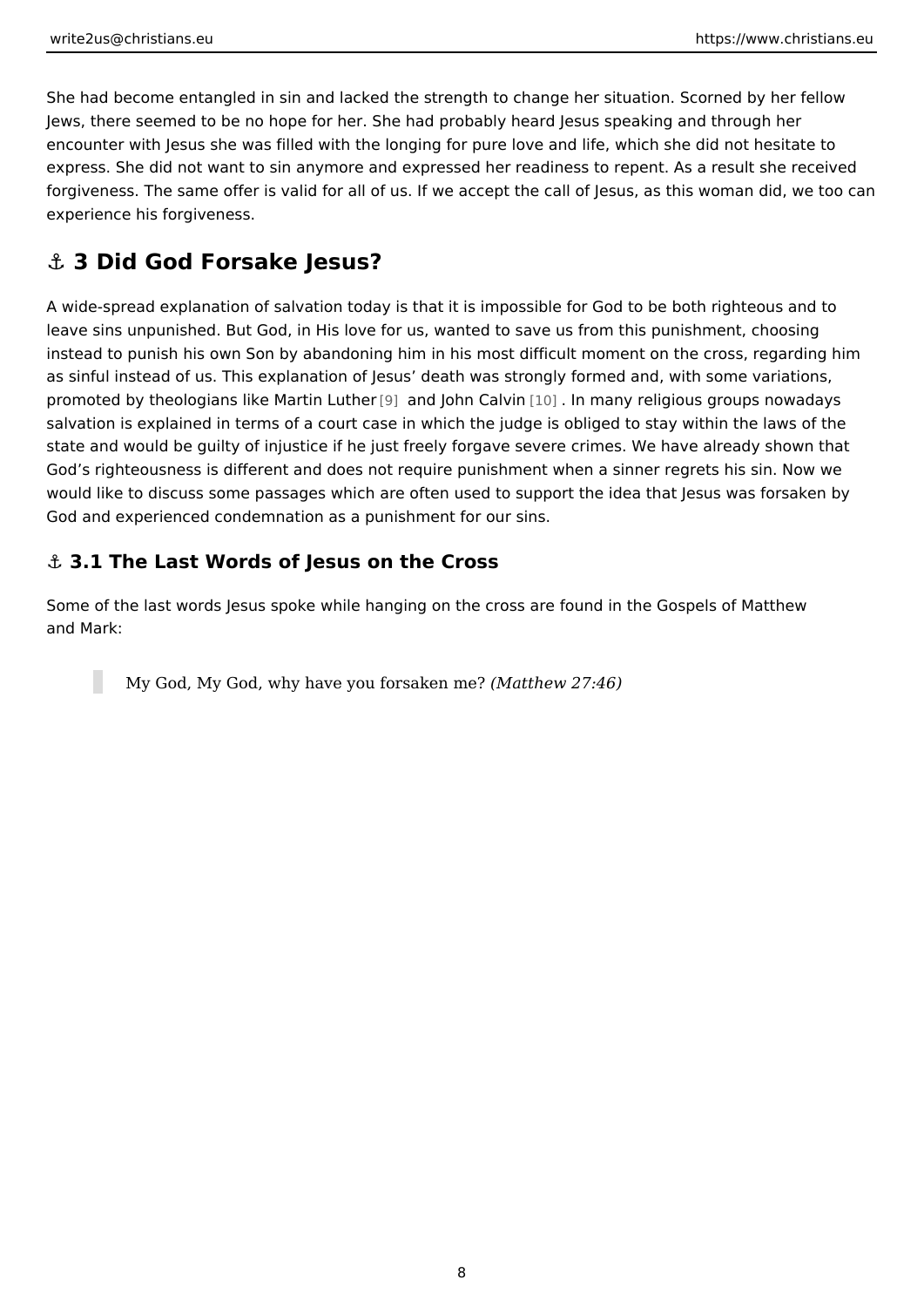<span id="page-8-0"></span>Jesus quoted these words from Psalm 22. The context of the whole Psalm will help us to understand their meaning. In verse 1 the Psalmist cries, "My God, my God, why have you forsaken me? Why are you so far from saving me, from the words of my groaning?"

He remembers the Jewish fathers who experienced the miraculous help of God: "In you our fathers trusted; they trusted, and you delivered them" (verse 4). Yet he does not share the same experience: "But I am a worm and not a man, scorned by mankind and despised by the people" (verse 6). He experiences severe persecution at the hands of evil people: "For dogs encompass me; a company of evildoers encircles me; they have pierced my hands and feet" (verse 16). He asks God to deliver him: "Deliver my soul from the sword, my precious life from the power of the dog!" (verse 20), and God listened to his prayer: "For he has not despised or abhorred the affliction of the afflicted, and he has not hidden his face from him, but has heard, when he cried to him" (verse 24). The psalm finishes with the praise of God. In the context of the psalm we can see that (a) being forsaken does not mean being forsaken spiritually but being exposed to suffering, and (b) the words "why have you forsaken me?" are not a desperate cry without a response but a prayer which was heard. In a situation in which, from a human point of view, it could seem that he had been left alone, Jesus prayed this prayer full of trust in God's deliverance. His words show that the undeserved suffering of righteous people is a recurring theme in the Bible—and that as the ultimately Righteous one he experienced suffering in agreement with the message of the Old Testament. Jesus did not have the physical strength to quote the whole Psalm but those who listened knew the context of these words. They knew that with these words Jesus actually claims that he is righteous and deserving of God's salvation. This becomes even clearer when we compare these words with the last words of Jesus in the Gospel of Luke which are full of confidence in God.

Father, into your hands I commit my spirit! *(Luke 23:46)*

The centurion standing at Jesus' cross observed the way he died and testified about him.

And when the centurion, who stood facing him, saw that in this way he breathed his last, he said, "Truly this man was the Son of God!" *(Mark 15:39)*

A man forsaken by God would not have been recognized by the centurion as the Son of God. Had he been forsaken, Jesus would not have been able to give such a testimony. In the parallel report in the Gospel of Luke, the centurion attested that Jesus was a righteous and innocent man (Luke 23:47). This also shows that Jesus did not die as a sinner abandoned by God.

Briefly before his death Jesus himself expressed that the Father would not forsake him.

Behold, the hour is coming, indeed it has come, when you will be scattered, each to his own home, and will leave me alone. Yet I am not alone, for the Father is with me. *(John 16:32)*

# **⚓ 3.2 He Bore Our Sins**

Jesus fulfilled the prophecy found in the book of Isaiah:

Yet He Himself bore our sicknesses, and He carried our pains; but we in turn regarded Him stricken,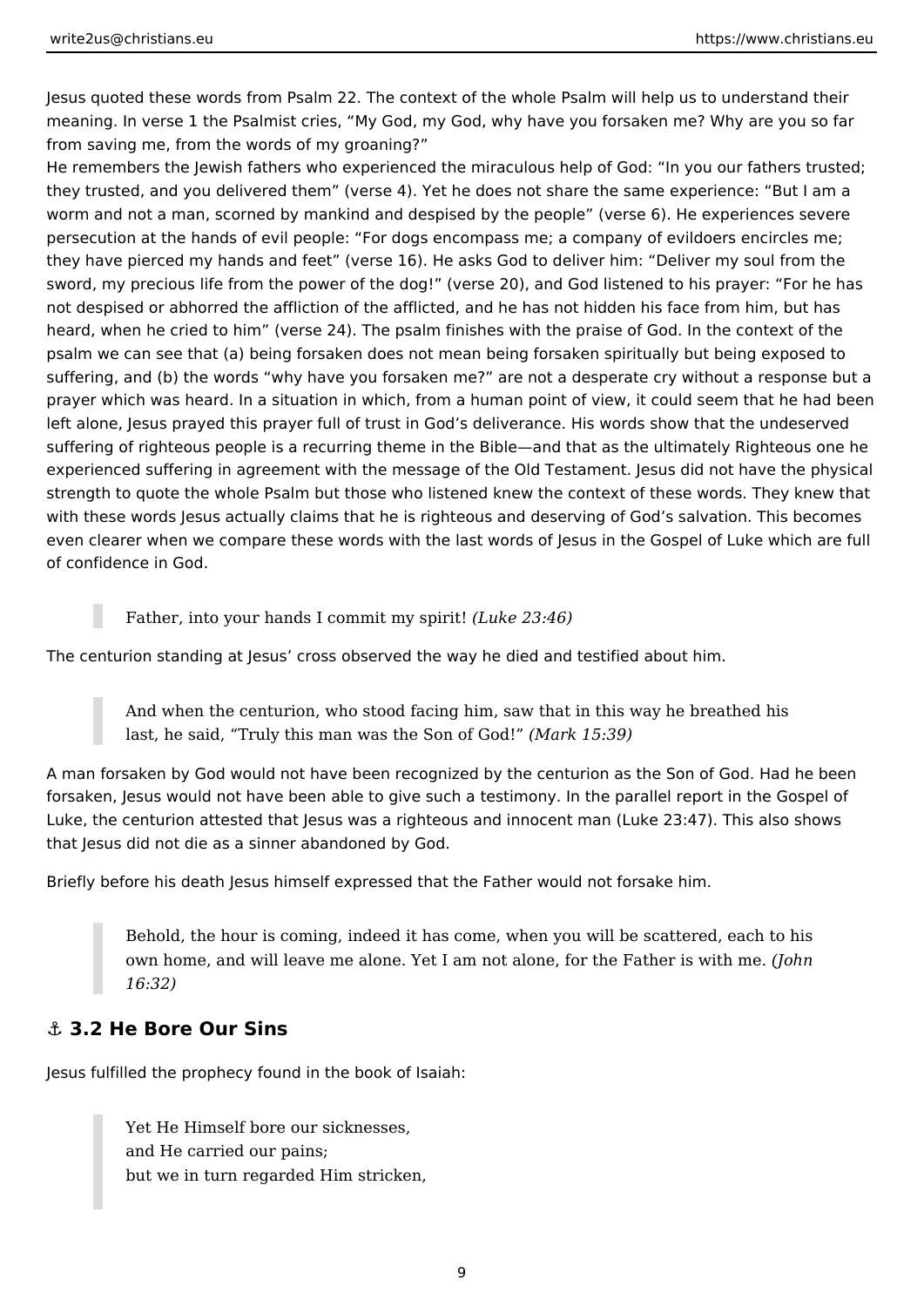struck down by God, and afflicted. But He was pierced because of our transgressions, crushed beca[use](#page-16-0) cofur iniquities; punishment for our peace was on Him, and we are healed by His ( $w$ e wound  $s$ 53:4 5,  $H$ QSB

This passage belongs to Isaiah s four prophecies (Isaiah 42:1 9, Isaiah 49:1 13, 52:13 53:12) in which the prophet calls the Messiah the Servant of the Lord (4): Step by step the character and mission of the Servant is revealed. In his final S quoted above, the Bible speaks for the first time about the fact that the Messiah griefs. Bearing the sins of mankind, however, does not describe a spiritual sepa of the Servant in his previous song show that God is near to him even in his suf

But the Lord God helps me; therefore I have not been disgraced; therefore I have set my face like a flint, and I know that I shall not be put to shame. He who vindicates me is near. Who will contend with me? Let us stand up together. Who is my adversary? Let him come near (to saming hear  $50:78$ )

Those who observed his suffering from the outside regarded Him stricken, struc afflicted (Isaiah 53:4). But the prophecy itself reveals that this interpretation i who wrathfully crushes his servant, but the one who exposes him to the wickedne sending him into this corrupted world with a good aim. The next verse expresses

All of us like sheep have gone astray, Each of us has turned to his own LORD has caused the iniquity of us all into Heim closuaria enr  $53:6$ , NASB)

Our iniquities are not transferred from us to the servant in a magical way. There the people s sins on the servant. He comes into our world in order to reconcile u he is also confronted with and exposed to the wickedness of people.

When Isaiah 53:6 says that the Lord has caused it, the prophet wanted to express accepted and allowed the sins of people to have an influence on His servant. No without God s knowledge and permission. In a similar way Paul expressed that G the lawless one: Therefore God sends them a strong delusion, so that they may Thess 2:11). To the 21st century western mind, this way of expressing God s act However, it is a fact that the Hebrews sometimes used an active form to express something to happen, while at the same time the situation was not taken out of **F** 

Matthew quotes Isaiah 53 in his gospel in the context of Jesus healings.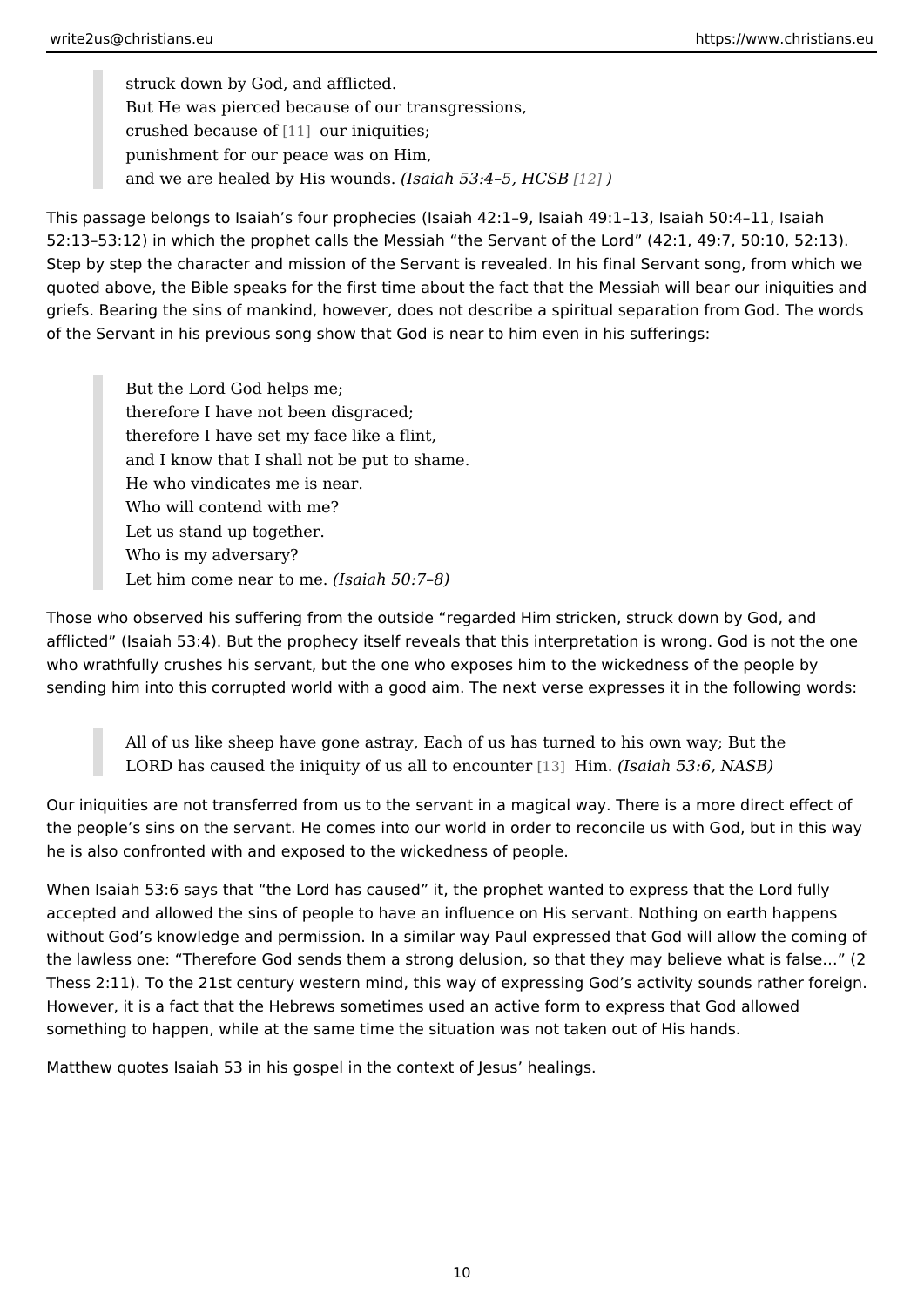When evening came, they brought to Him many who were demon-possess cast out the spirits with a word, and healed all who were ill. This was t spoken through Isaiah the prophet: He himself took our infirmities and our diseas $é$ s atthew  $8:16$  17, NASB)

Jesus healings and miracles were meant to be a sign that God s kingdom had co spiritual renewal of fallen man. God is not indifferent to our suffering. He bowed man and serving us. This is meant here with the words, Yet He Himself bore our our pains & (Is 53:4, HCSB). He did not become ill, nor did he become a sinner, came close to us in order to set us free from suffering and death.

Jesus solidarity with mankind went even a step further. Although he was not a s treatment as the worst of them. Inspite of his innocence, he was executed like a of the law. Isaiah describes this with the words, &upon him was the chastisemer peace & (Isaiah 53:5). Jesus was punished by the people in a way that he appea stricken by God s wrath. But this punishment did not come from God. Just the op that was committed by men to good. His suffering serves for quap we ull-bexiping s(seed). a similar thought in the letter to the Galatians:

Christ redeemed us from the curse of the law by becoming a curse for u written, Cursed is everyone who is hange all a transit  $\theta$  equals  $\theta$ .

Paul referred to the Old Testament passage of Deuteronomy 21:22, 23 which deal the execution of dangerous criminals. The passage in Deuteronomy says, a hang Paul omits the words by God because Jesus was not cursed by the Father on th him in his suffering. He did not become a sinner but suffered like a sinner. In it quoted passage from Deuteronomy presupposes that the executed person was condemned righteously which was not true of Jesus.

Some Jewish false teachers tried to influence the Galatian Christians to keep th they had been accepted by God through faith in Christ without the law. Paul war start keeping it they will have fallen away from grace (Galatians 5:3 4). In this the law as about a set of rules which is not based on faith (Galatians 3:12). The sense, condemns everybody who does not keep everything written in it (Galatia everybody hanged on a tree , including Christ.

To sum up, Christ redeemed us from the curse of the law by accepting the cross, cursed criminal. Despised by people and even condemned according to the quot what it means to live by faith and set us free from the law. The Galatians who w confidence in the law must have been ashamed at reading this. While bearing the people Jesus did not forfeit his own righteousness.

 &by his knowledge shall the righteous one, my servant, make many to be accounted righteous, and he shall bear their inisqualizatine  $53:11$ )

Jesus never lost God s favour and presence in his life. Without the support of G his most difficult moment to fight alone, he could be considered a hero, but not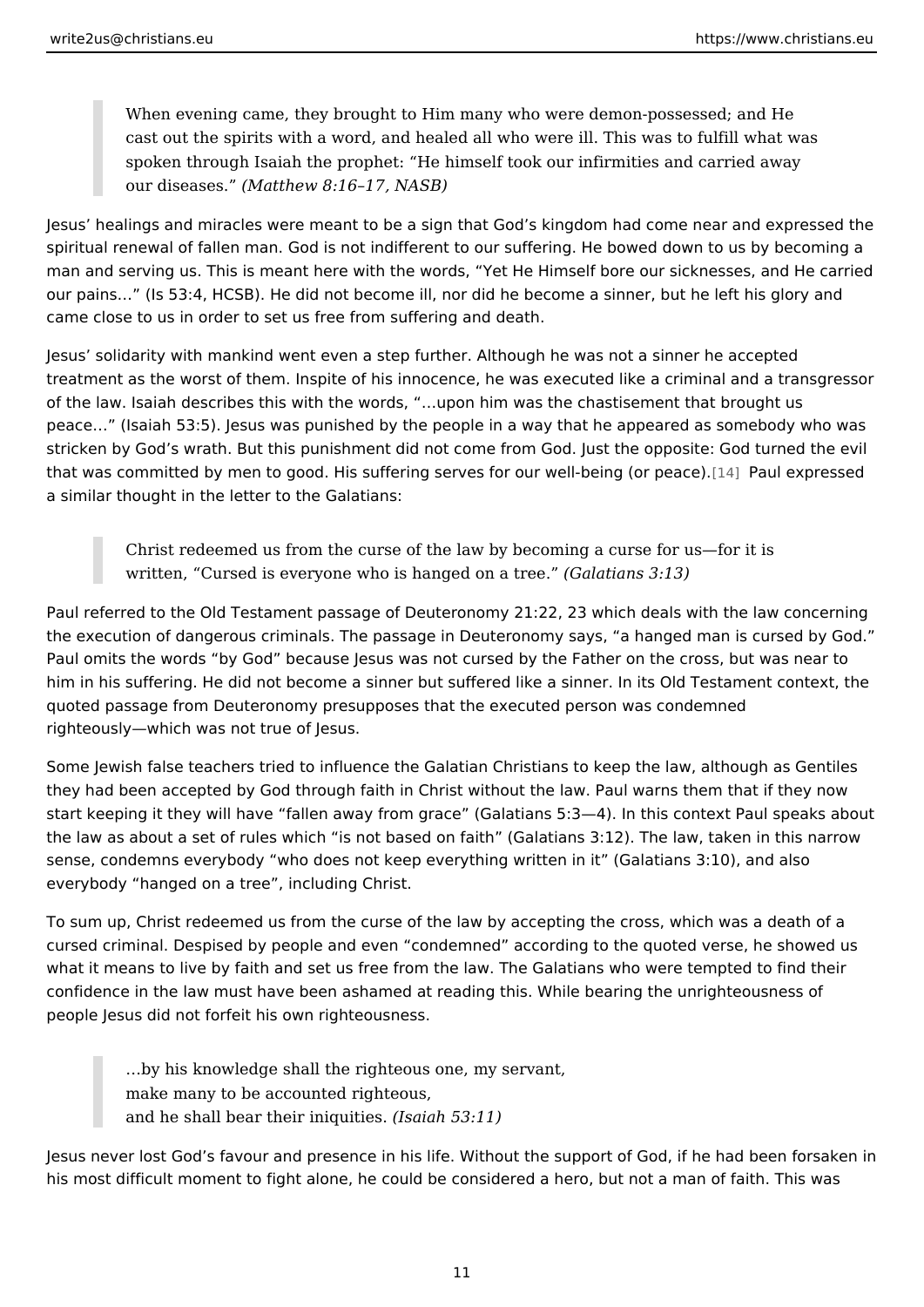<span id="page-11-0"></span>never His intention. Jesus' testimony was that with God and **only with God** can we withstand any temptation or trial. How could Jesus have fought with God's strength to accept and enter a very difficult situation in which he knew God would forsake him? Jesus said:

And he who sent me is with me. He has not left me alone, for I always do the things that are pleasing to him. *(John 8:29)*

Wouldn't it be the greatest injustice to forsake a completely innocent person?

For the Lord loves justice; he will not forsake his saints. *(Psalm 37:28)*

Should God's righteousness be displayed in the greatest act of unrighteousness? In the Old Testament God revealed his abhorrence of human sacrifice (Jeremiah 7:31). The idea that Jesus' suffering and death satisfied God's righteousness, that God even forsook him, comes close to this pagan practice and thought.

# **⚓ 3.3 Why Did Jesus Suffer?**

If God was always with Christ in his sufferings, why did He allow them at all? Why was it God's will? In the Bible the death of Christ is described as a consequence of people's wickedness and rejection of his call (John 1:10–11, Matthew 21:33–41). In this fallen world it is not possible to live in the truth without suffering (2 Timothy 3:12).

God would have been strong enough to protect Jesus from all the evil people, yet he knew this was not the best for us. An evil intention (to kill Jesus) itself can never bring about anything good (salvation), but the response of Christ—the way He bore his suffering and death—opens up the way back to God for us.

In his suffering Jesus went through a very difficult fight. He did not avoid this fight, but through his humility and prayer God gave him the strength to bear up under it.

In the days of his flesh, Jesus offered up prayers and supplications, with loud cries and tears, to him who was able to save him from death, and he was heard because of his reverence. Although he was a son, he learned obedience through what he suffered. And being made perfect, he became the source of eternal salvation to all who obey him. *(Hebrews 5:7–9)*

Through his resurrection and glorification Jesus now helps us to have the same attitude in our fights—to admit our weaknesses and with his help to be able to endure in them.

For because he himself has suffered when tempted, he is able to help those who are being tempted. *(Hebrews 2:18)*

As Christians we sometimes experience pain but with him it is not an unbearable burden. The fact that Jesus suffered so much and overcame all difficulties is a comfort for us and strengthens our trust in him—the trust that he is always with us, even in our most difficult times. He invites us: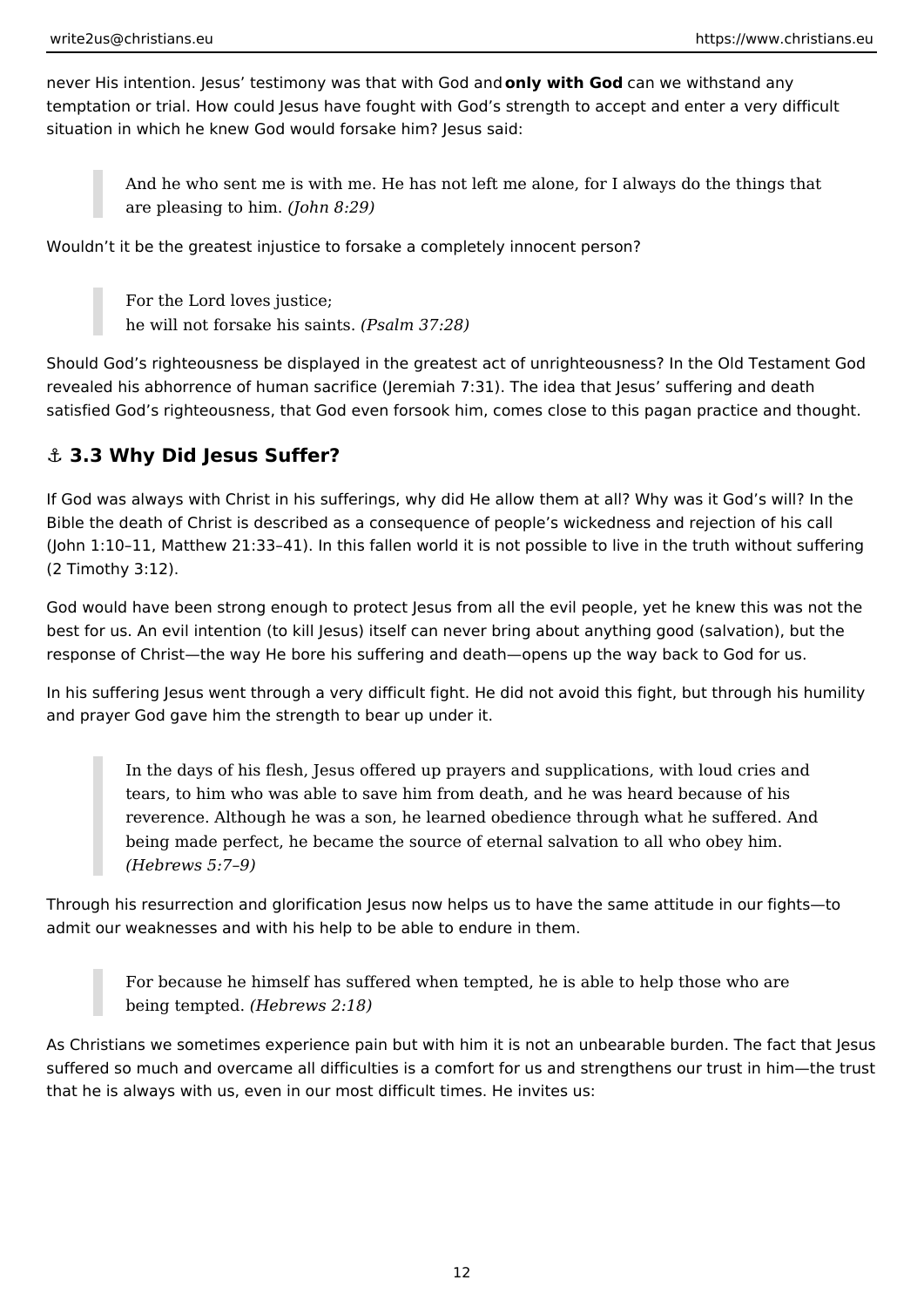<span id="page-12-0"></span>Come to me, all who labour and are heavy laden, and I will give you res upon you, and learn from me, for I am gentle and lowly in heart, and yo for your souls. For my yoke is easy, and  $m \oint M$  bout the must satisfy the  $(30)$ 

The New Testament contains many passages which express that Christians die to 16:24, J 12:24 26, Rom 6:3 4, Gal 5:24, Phil 3:10, Col 2:12):

I have been crucified with Christ. It is no longer I who live, but Christ w And the life I now live in the flesh I live by faith in the Son of God, who gave himself for  $G$ me batians  $2:20$ )

The death of Christ was not in vain. The crucified and risen Christ guides us thr our sins and worldy aims and on to the joyous new life which nobody can take av

And when they had inflicted many blows upon them, they threw them into ordering the jailer to keep them safely. Having received this order, he put inner prison and fastened their feet in the stocks. About midnight Paul praying and singing hymns to God, and the prisoners were listening to t (Acts 16:23 25)

For the love of Christ controls us, because we have concluded this: tha all, therefore all have died; and he died for all, that those who live mig for themselves but for him who for their sake di $é2$ l and in was anal sed. 5:14 15)

Readmore about Jesus death in coursar Diecath For Us: A Sacrifice

### &" 4 Seen As Righteous or Made Righteous?

In the beginning of the previous section Did God forsake Jesus?, we briefly de salvation propagated by some historically influential people. It is our experience influences many people today and has formed their understanding of God and rep died, and was separated from God as a result of God s own righteous demand for out that Jesus task was to change the way God sees and treats us rather than t lives 15 In other words, the consequence is moatd thaitg whee baut onsigen as righte apsus if God now sees us through a different set of lenses.

The Bible, however, testifies of a real visible change of life caused by salvation we cannot continue to live in grave sins:

Or do you not know that the unrighteous will not inherit the kingdom of deceived: neither the sexually immoral, nor idolaters, nor adulterers, no practise homosexuality, nor thieves, nor the greedy, nor drunkards, nor swindlers will inherit the kingdom of God. And such were some of you. E washed, you were sanctified, you were justified in the name of the Lord by the Spirit of our Condinthians  $6:9$  11)

Jesus did not come to save us in our sins but from our sins (Matthew 1:21). H

13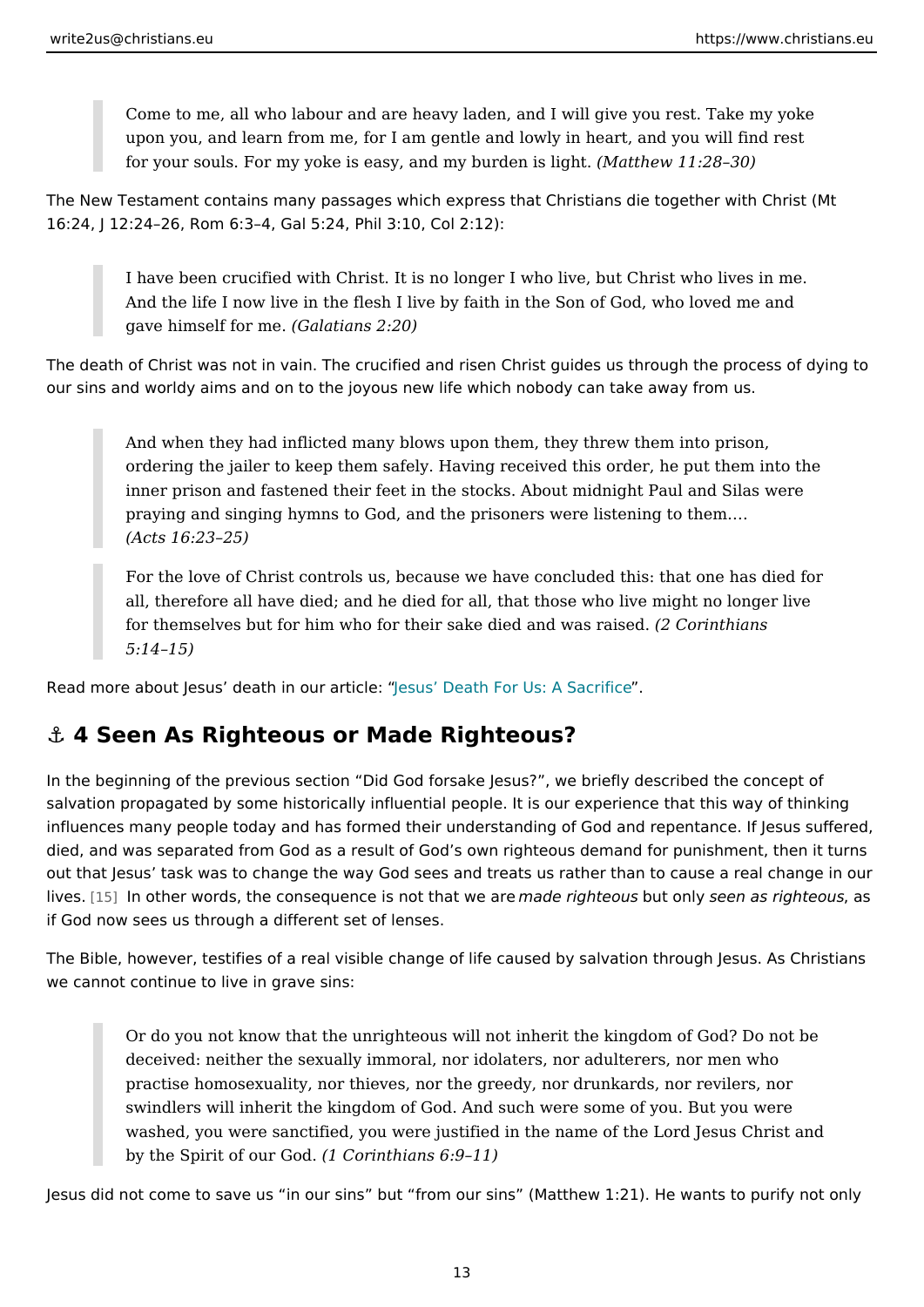our deeds but also our thoughts and motivations so that we can live a life of lov

So those who received his word were baptized, and there were added th three thousand souls. And they devoted themselves to the apostles tea fellowship, to the breaking of bread and the prayers. And awe came upo and many wonders and signs were being done through the apostles. And believed were together and had all things in common. And they were sel possessions and belongings and distributing the proceeds to all, as any day by day, attending the temple together and breaking bread in their h received their food with glad and generous hearts, praising God and have all the people. And the Lord added to their number day by day those wh saved $Acts$  2:41 47)

So we have come to know and to believe the love that God has for us. G whoever abides in love abides in God, and God abides in him. By this is with us, so that we may have confidence for the day of judgement, beca also are we in this (wolduldin  $4:16$  17)

Without experiencing a deep change in our life and without love we cannot be tru The source of our confidence is not our deeds but our redia Bionshiw ewd th n Contributed righteousness we can neither have nor maintain this relationship with him.

And now, little children, abide in him, so that when he appears we may and not shrink from him in shame at his coming. If you know that he is right may be sure that everyone who practises righteousness has do heren born of 2:28 29)

Jesus said:

I am the vine; you are the branches. Whoever abides in me and I in him bears much fruit, for apart from me you can do nothing. If anyone does he is thrown away like a branch and withers; and the branches are gath into the fire, and burned. If you abide in me, and my words abide in you you wish, and it will be done bofor  $\sqrt{5}$ u.  $7)$ 

Jesus described the relationship with him as abiding in him. To abide in Christ abide in him means to be thrown out and to burn . In a similar way John the apo

If we say we have fellowship with him while we walk in darkness, we lie practise the truth. But if we walk in the light, as he is in the light, we have with one another, and the blood of Jesus his Son cle(ainsless nust: if own all s

A sincere purifying relationship with Jesus is only possible if we walk in the light about being perfect but striving for holiness in all areas of our life, confessing another, and turning away f**Toms theome** indispensable effect of salvation in our li Salvation is a free gift found in Christ. If we accept it we cannot continue our ol because this would make it impossible to be in fellowship with him to be in him.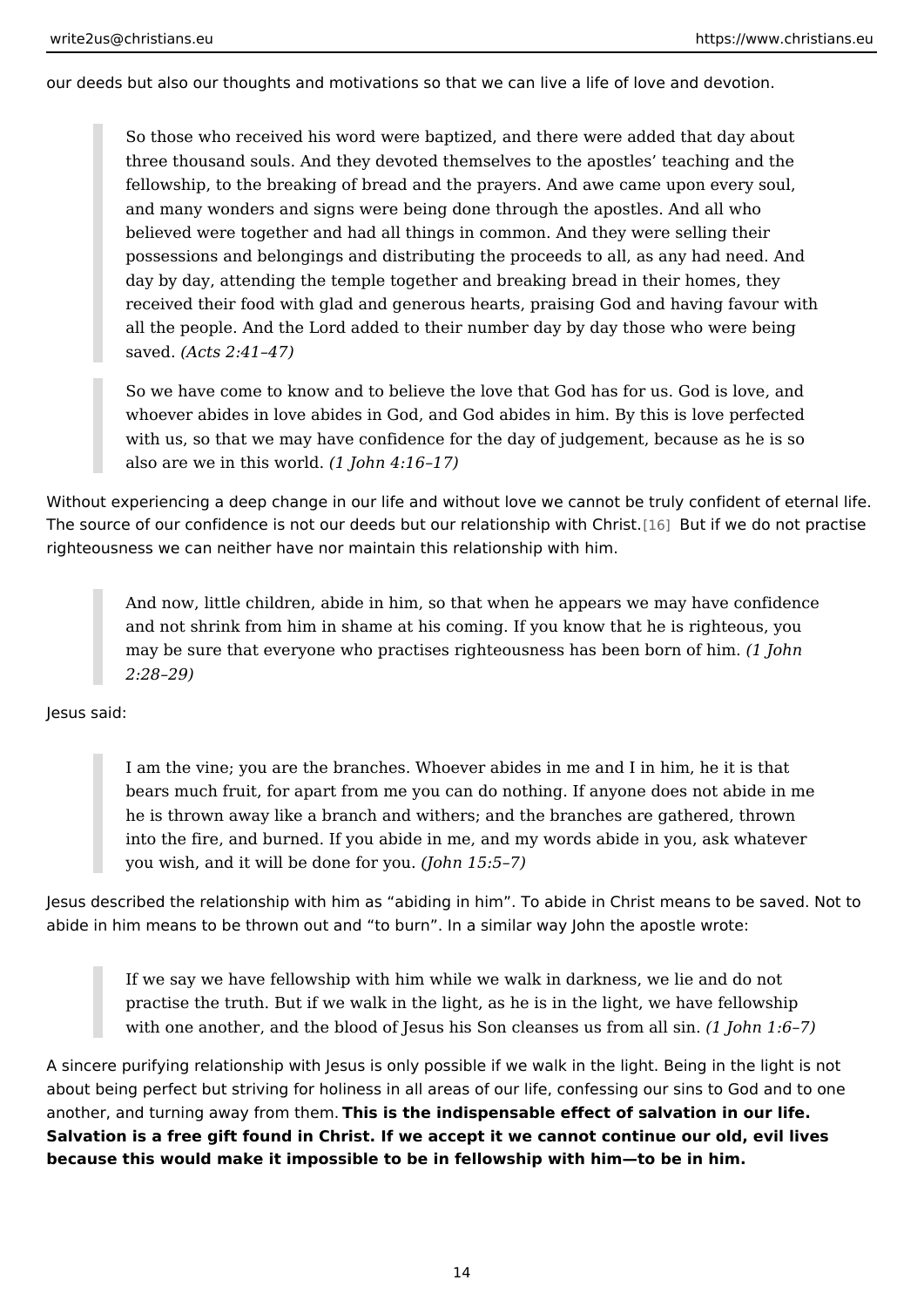<span id="page-14-0"></span>And because of him you are in Christ Jesus, who became to us wisdom from God, righteousness and sanctification and redemption. *(1 Corinthians 1:30)*

Jesus rose from the dead and continues his mediatorship. Everyone who approaches God through him receives all he needs to change his life, to persevere and to arrive at the goal.

# **⚓ 5 Conclusion**

The Bible says many times and in various ways that Jesus died for our salvation. However, as we have already shown, the wide-spread interpretation which implies that God had to punish an innocent person in our place in order to be able to forgive us while not compromising his righteousness, is not part of the Holy Scripture and raises serious problems. Instead,

- the Bible testifies of a loving God who freely forgives everyone who honestly repents;
- the Bible does not teach that Jesus was spiritually separated from the Father, but describes the affliction he had to bear as the consequence of mankind's sins;
- and last but not least salvation is not something that Jesus arranged between himself and God. It is more closely connected with our lives.

The centre of the biblical message is the restoration of the relationship between man and God which has been broken as a result of man's sin. By drawing near to us, God, in Jesus, enables us to draw near to him.

Now all these things are from God, who reconciled us to Himself through Christ and gave us the ministry of reconciliation, namely, that God was in Christ reconciling the world to Himself, not counting their trespasses against them.… *(2 Corinthians 5:18–19, NASB)*

By becoming man Jesus took on our nature, becoming like us in our weakness, temptations, and afflictions. His identification with our weakness meant that he even accepted suffering and crucifixion when he was rejected by those he came to help.

For it was fitting for Him, for whom are all things, and through whom are all things, in bringing many sons to glory, to perfect the author of their salvation through sufferings. *(Hebrews 2:10, NASB)*

Now he invites us to walk with him on the same path he took: accepting the weakness of our perishable human nature, yet being strong through faith, love and humility. As the one who rose from the dead and is exalted with the Father, he unites us with God and grants forgiveness with all we need to reach eternal life.

Though there is much more to say, it would go beyond the scope of this article. We would be glad to hear your thoughts and questions, and would welcome the opportunity to discuss this matter in more depth with you in person.

Your Email\*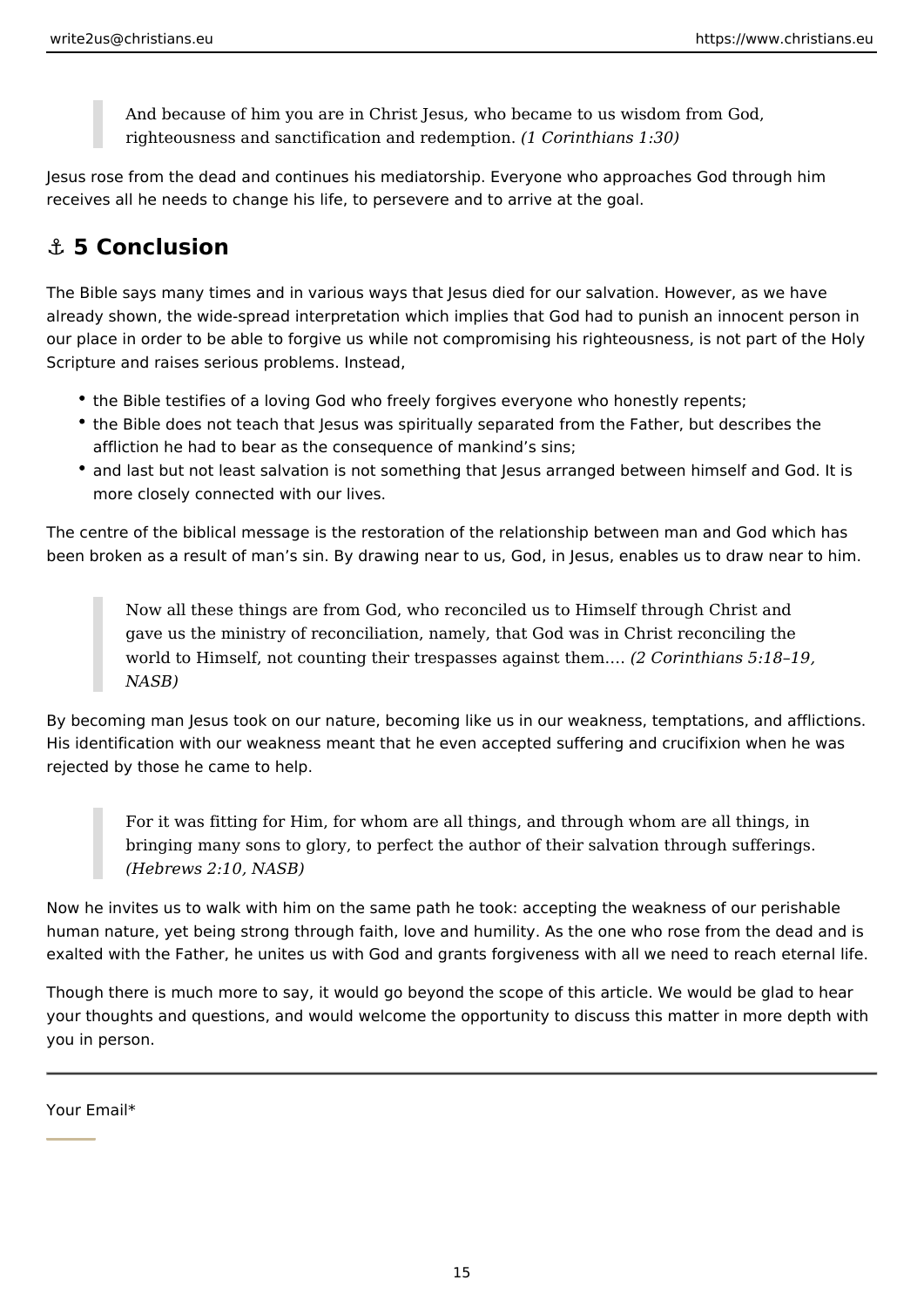#### <span id="page-15-0"></span>Your Message\*

### Send

### Footnotes

1. The Hebrew lexicon (Koehler, Ludwig, and Walter Baumgarten. *The Hebrew and Aramaic Lexicon of the Old Testament. [Volume III].* New York: Brill Publishers, 1996. 1003.) gives us four definitions for the word "righteous" (צַדִּקי—*tsaddiq*, the adjective form of *tsedaqah*) in regards to God (יְוהָה—*Yahweh*):

1. just (judging or punishing)—Psalm 7:12; 129:4; Job 34:17.

2. just, establishing or setting up justice—Zephaniah 3:5; Psalm 119:137.

3. upright, in the right in the face of accusations—Exodus 9:27; Jeremiah 12:1; Lamentations 1:18; Daniel 9:14; Nehemiah 9:33; 2 Chronicles 12:6.

4. loyal, in the sense of helpful and faithful—Deuteronomy 32:4; Isaiah 45:21; Psalm 11:7; Psalm 116:5 (parallel to gracious: חַנּוּן—*channun*) Psalm 145:17 (parallel to kind: חָסִדי—*chasid*) Ezra 9:15; Nehemiah 9:8.

- 2. Psalm 24:5, 33:5, 103:6, Isaiah 1:27, 28:17, 56:1, 59:16 (as well as Daniel 9,16 in Theodotion).
- 3. Genesis 24:27; 32:10; Exodus 15:13; 34:7; Isaiah 63:7.
- 4. According to the opinion of some scholars (e.g. McGrath, Alister E. *Iustitia Dei: a History of the Christian Doctrine of Justification.* Cambridge: Cambridge University Press, 2002. 1–16.; Goppelt, Leonhard. *Theologie des Neuen Testaments. [Part 2, Vielfalt und Einheit des apostolischen Christuszeugnisses].*  Göttingen: Vandenhoeck und Ruprecht, 1980. 465–471.; Buber, Martin. *Zur Verdeutschung des letzten Bandes der Schrift*, section 1, 5–6. Appendix to: *Die Schrift*. Stuttgart: Deutsche Bibelgesellschaft, 1992. Vol. 4.), which we find interesting, in Hebrew culture the biblical term *righteousness* (and other key terms, such as grace or sacrifice) was understood largely in the context of the relationship (i.e. covenant) with God. That is why words like righteousness, faithfulness, mercy and grace had a closely connected meaning for Jewish authors and expressed various aspects of the relationship between God and man. The Greek and Roman cultures, into whose languages the Bible was translated, were not shaped by the concept of a relationship with God. For the Greeks, society was the measure and judge of what is just and unjust. For the Romans it was the law. This fact made it quite difficult to find a suitable equivalent for the Hebrew *tsedaqah* (צְדָקָה—righteousness) in Greek and Latin.

For the first two centuries of Christianity Greek was the language of the church, and Greek versions of the Old Testament produced by Jewish authors were in use. From the 2nd century onward the church in the Western part of the Roman Empire began increasingly to communicate in Latin, and Latin translations of the Bible were made. The expressions "righteousness" and "to make (someone) righteous" were translated into Latin as *justitia* (justice) and *justificare*, (to justify) respectively—both of which are terms with strong legal overtones. The way of thinking of many Latin church fathers was formed by legal thought, which was the base of Roman education. Over the centuries in the West, the comparison with a court case became the central picture for explaining salvation (comparing sin with a crime, the sinner with a guilty offender, grace with the acquittal of the offender, justice with the punishment of the guilty). In this context Jesus' death on the cross eventually took on a role in the West which it did not have in the East.

Greek church fathers were free of this influence and preserved a non-juridical view of salvation, explaining it as an encounter with God who took on our human nature in order that we may be changed into his likeness. In this view, the incarnation and resurrection are the key elements. For example, Irenaeus and Athanasius of Alexandria understood salvation in Christ as being effected through his incarnation, and the crucifixion as an integral part of the incarnation (Irenaeus: *Against Heresies*, Book III, Chapter 18; Athanasius of Alexandria: *On the Incarnation of the Word*).

5. 2 Corinthians 1:3.

6. However, God's faithfulness does not mean that He always forgives. There are also numerous cases in the Old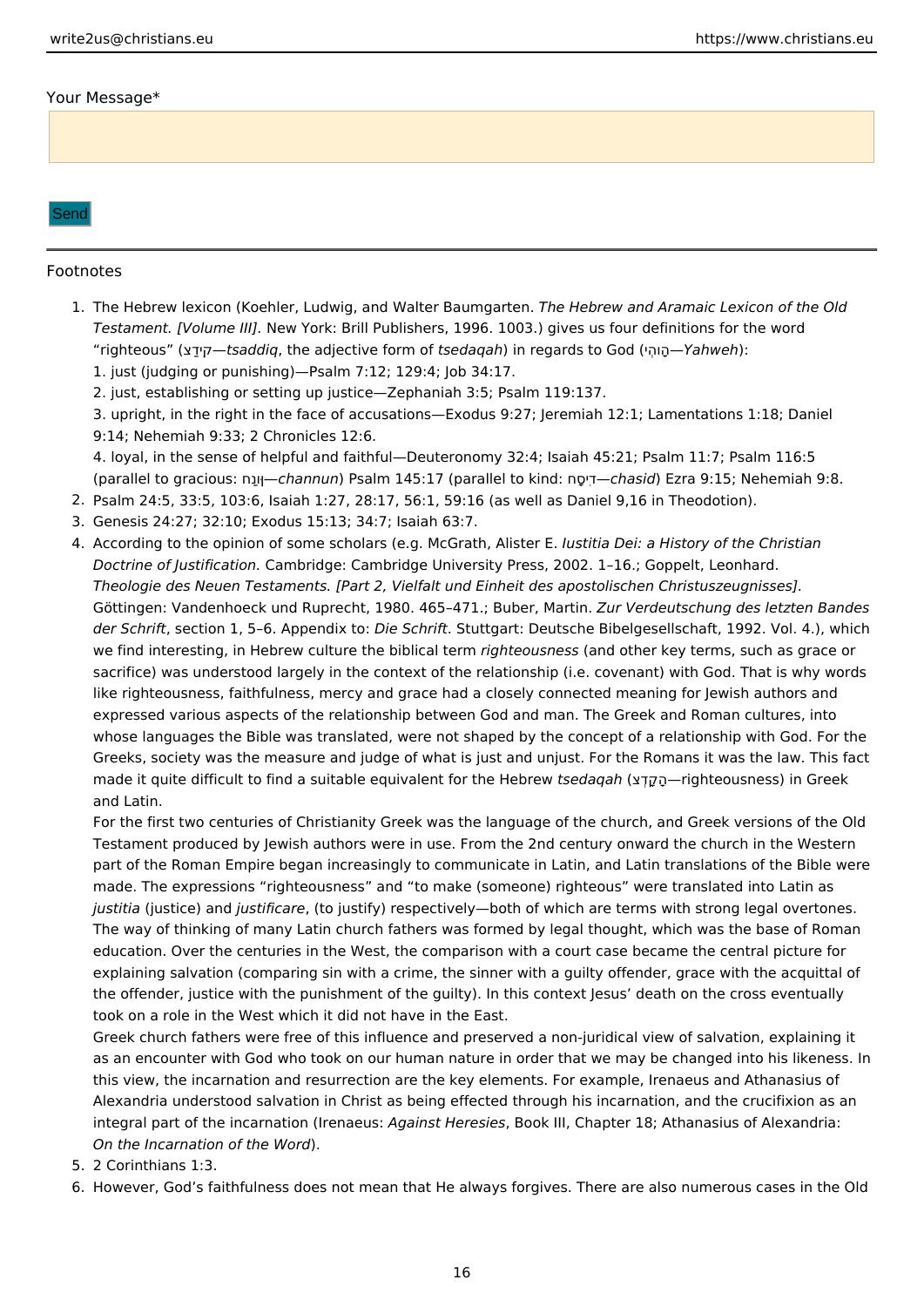<span id="page-16-0"></span>Testament when He did not overlook the sins of the people. For example, concernir Josiah we read: Before him there was no king like him, who turned to the Lord wit his soul and with all his might, according to all the Law of Moses, nor did any like Lord did not turn from the burning of his great wrath, by which his anger was kindl of all the provocations with which Manasseh hald himogy blesed 2h5 The Biogreason that the righteousness of the king did not turn away the wrath of God is that, in spite of the of the people did not change. Concerning the same period of time we read in Jerem treacherous sister Judah did not return to me with her whole heart, but in pretence (Jeremiah 3:10) .

- 7. The Holman Bible Dictionary says: We understand righteousness to mean uprightn adherence or conformity to an established norm . In biblical usage righteousness relationships. For biblical authors, righteousness is the fulfillment of the terms of humanity or between humans in the full range of human relationships. (Holman Bib and Holman Publishers, 1991. Seete doynLlighetactrg Holman Bible Dictionary: (R7ghOt 6 pusn 2020.).
- 8.1 talent =  $6.000$  denarii, 1 denarius = 1 day s work.
- 9. Lectures on Galatians (1535), Chapters 1 4, in Luther s Works, edited by Jaroslav Hansen, 55 volumes (St. Luis and Philadeplphia: Concordia and Fortress, 1958 198
- 10. Calvin wrote in the Institutes, there is a perpetual and irreconcilable disagreement and unrighteousness (II.XVI.3). It was necessary for Christ to undergo the severi appease his wrath and satisfy his just judgement. (Institutes, II. XVI.10. Cf II.XII.
- 11. Here we follow the Holman Christian Standard Bible as the more literal tran\$l'ation. /min/ used here describes the origin (from/by) or the reason (because of).
- 12.Scripture quotations marked HCSB are taken from the Holman Christian Standard B 2000, 2002, 2003, 2009 by Holman Bible Publishers. Used by permission. Holman C Holman CSB®, and HCSB® are federally registered trademarks of Holman Bible Pub
- 13.According to the footnote in the NASB the literal translation of this word is encou version. The basic meaning of the äHe∡(potention voins encounter, meet, touch . When the translated the Old Testament into Greek (i.e. in the Septuagint) they wrote and th sins .
- 14. Isaiah 53:10 Yet it was the will of the Lord to crush him can be translated differe pleasure in his crushed one. This translation shows the spiritual reality. The serv God was well-pleased in this attitude of love and devotion. This is confirmed by th Lord God has opened my ear, and I was not rebellious; I turned not backward. I gave strike,and my cheeks to those who pull out the beard; I hid not my face from disgra 50:5 6).
- 15.Following in his footsteps, several protestant movements represent the same opinio A Christian person is not made up of his outward conduct; Nor does he behave acc situation, but according to the inner one. That is to say, it is a different heart, a d mind, which does the same works as another does without this kind of cow will geneatnd notice his Christians in Christ says in Luke 17:20 f., The Kingdom of God cometh not w Neither shall they say, Lo, it is here! or Lo, it is there! For behold, the Kingdon (emphasis ours, Weihnachtspostille 1522: Luther deutsch, Erg.Bd. Lutherlexikon, p. 1011,137,18 1384,50 hristian cannot be discerned according to his external life. For dilapidated than the life of an non-Chistis whit in they must daily pray, Forgive us our sins. (Hauspostille 1544, Von der Frucht der Auferstehung Christi: Luther deutsch, Erg. B WA 52,251, 18 24).

16. See also our artactle and Works

Permission is granted to reproduce this article for personal use unchanged and complete only. Co any other form without written permission from www.christians.eu

Unless otherwise indicated, all Scripture quotations are from The Holy Bible, English Standard Ve by Crossway, a publishing ministry of Good News Publishers. Used by permission. All r Scripture quotations marked "NASB" are taken from the NASB